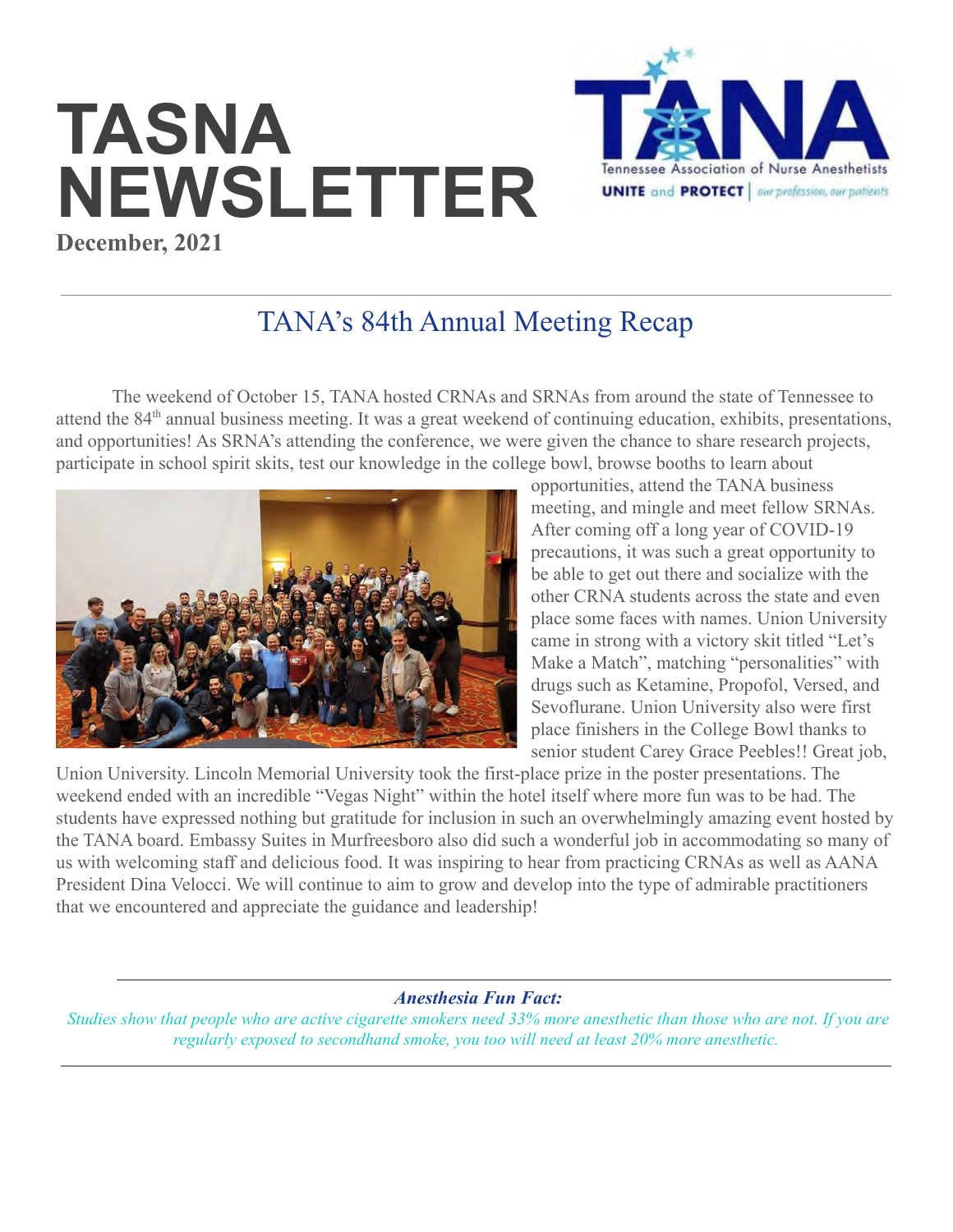## TASNA DECEMBER NEWSLETTER 2021

#### A Look Ahead in 2021/2022:

**Holiday Breaks!!!** *December-January* We hope everyone enjoys their holiday breaks! Stay safe and happy!

> **TANA Leadership Summit** *January, 28-30*

**National CRNA Week** *January 23-29, 2022*



#### AN INTERVIEW WITH BOARD MEMBER JIM ALBERDING



*TASNA Representative Anna Wong spent some time interviewing Jim Alberding, CRNA, TANA president-elect, and associate program director at University of Tennessee Knoxville. Jim also serves on the Government/Legislative Committee, and the TANA-PAC committee within TANA.*

#### **Tell me a little about yourself. What has your background been as a CRNA?**

I trained at UTHSC in Memphis. I began working with a large medical anesthesia group called MAG in Memphis. Afterwards I did 1099 work at a surgery center and then transitioned to working with the VA. Through the VA, I was affiliated with the USAGPAN program, which used the VA as their primary clinical site.

This allowed me to teach and precept the SRNAs training in the program. After five years with the VA, I moved to Knoxville to work as UTK's associate program director.

#### **What were the highlights of the TANA conference for you?**

It was nice seeing everyone in person and reconnecting with old friends. The conference was a fun and safe way to connect with people you haven't seen in a long time. It also gave me the opportunity to connect with students outside the clinical setting and get to know them better.

The college bowl was also a great time. The songs and spirit give off so much energy, it makes us get pumped and reenergized.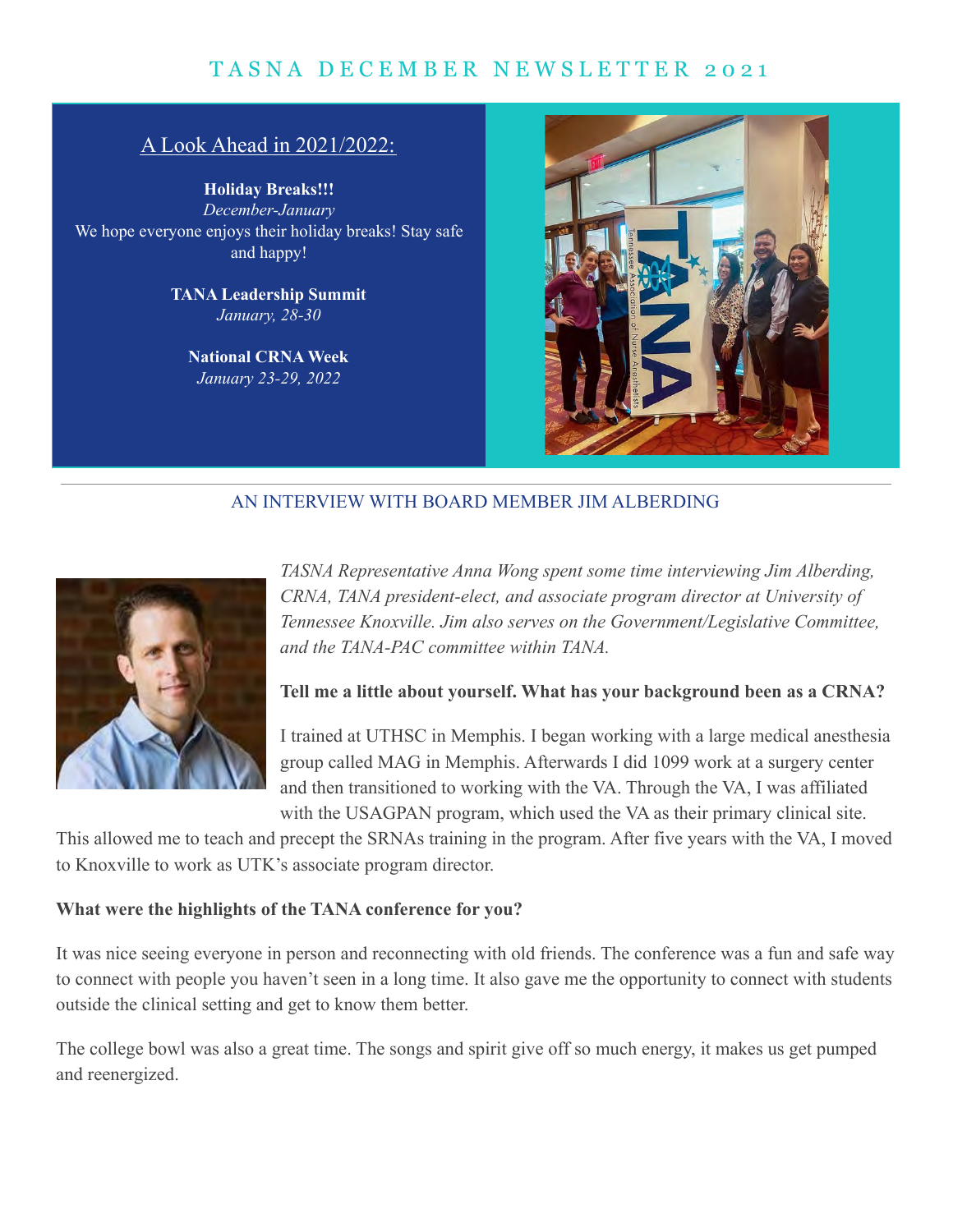## T A S N A D E C E M B E R N E W S L E T T E R 2 0 2 1

#### **What inspired you to become a board member of TANA?**

When I was a student, I was encouraged to become a teller for the TANA committee. That led to me attending the TANA planning meetings as a student. The PAC committee was my first committee as a CRNA.

Being able to see behind the curtain of these organizations was eye opening. You realize that these are people like you who are brainstorming solutions and trying to find the best way to get by.

#### **During a panel discussion, you talked about how current SRNAs should prepare to be good CRNA preceptors. How does "controlling your inner A.P.E" help with that?**



I find that students often put a lot of pressure on themselves to have everything together and be perfect. But that is often not a realistic expectation. Conquering your inner A.P.E. (attitude, preparation, effort) are building blocks you can use to grow. Preparation helps your attitude and mindset allows you to take advantage of opportunities that present themselves to you.

#### **How has covid affected the teaching and practicing of anesthesia?**

Covid-19 has made some things easier and other things harder. Covid has allowed us to explore and incorporate technology that wasn't used in our program before, such as simulation technology and distance learning



opportunities. It also has allowed us to accommodate the needs of our students better. The challenge has been not losing the message we are trying to convey and cultivating the bonds that you gain when you are in a cohesive group. Sometimes it's easier to meet in person after class than exchange 14 emails. The balance between technology and bonding is key to meeting the real needs of our students.

#### **Do you have a clinical pearl you would like to share?**

Be humble, be open-minded, and give yourself the grace to make mistakes.

# Buy a TANA Mask!

100% of the proceeds directly benefits the TANA Political Action Committee (PAC). The TANA-PAC protects the CRNA profession in TN and allows for active engagement in politics.

To purchase a mask, visit: <https://form.jotform.com/202106368639154>

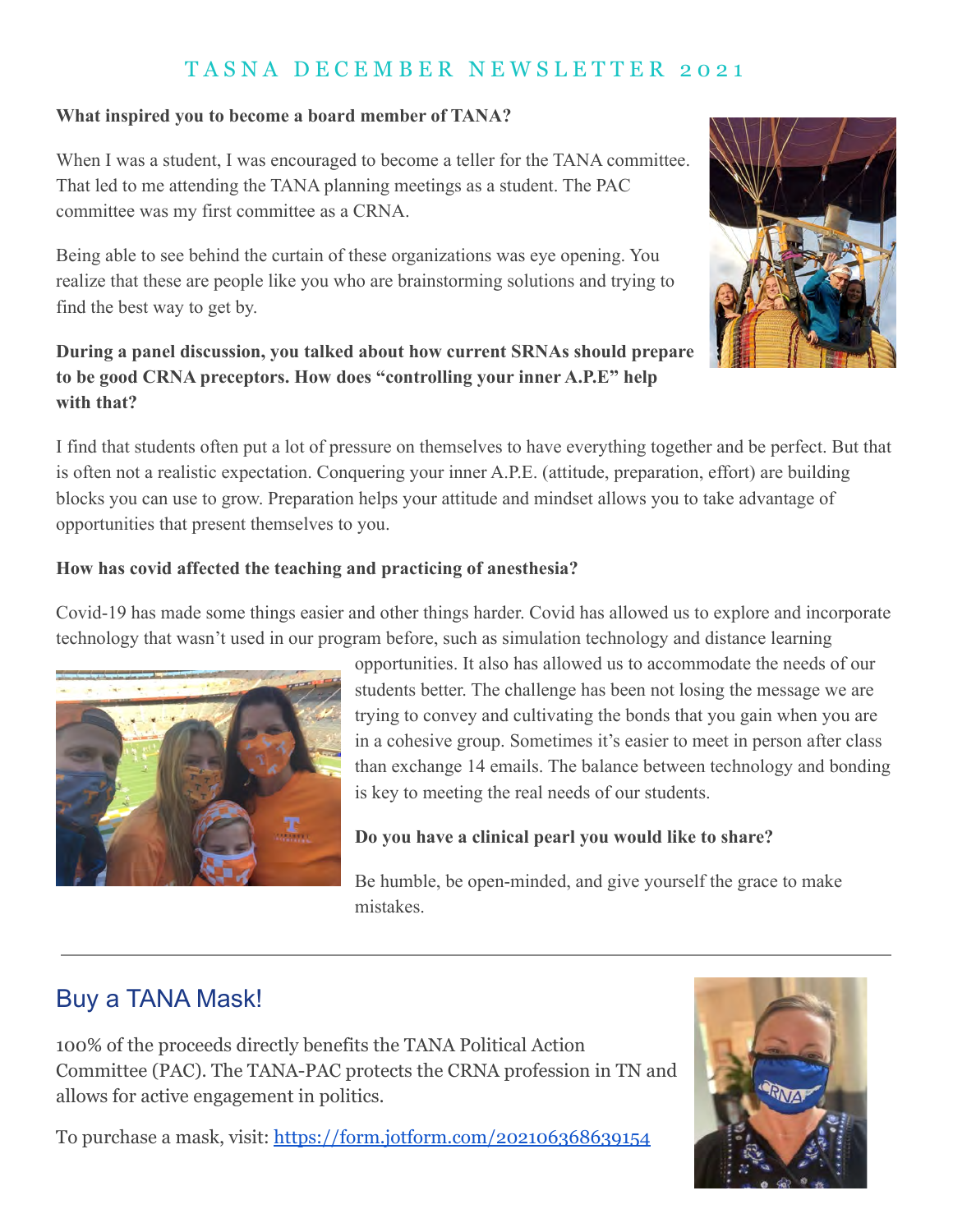Unite and Protect | Our profession, our patients

#### A Message From Your TASNA President & President-Elect

Here's to another successful year for TASNA! 2021 has been a wild ride with so many bumps and unexpected difficulties but Tennessee SRNAs rose to the occasion and took each challenge in

stride, showing adaptability and the strength needed to overcome adversity. TASNA has continued to maintain communication with the TANA board and all TN SRNAs despite the need for our meetings and communication to remain virtual. SRNAs were invited to the AANA Annual Conference in Austin, TX—a very gracious opportunity that has not always existed for students, and one we're grateful for. Although the conference was converted to a virtual event due to the Covid-19 Delta variant, students were still able to attend the conference free of charge. Stephen Finder was gracious enough to invite us to the AANA Paint it Red Gala Fundraiser—another live event converted to a virtual one—where two SRNAs were given the opportunity to mingle among



the AANA Foundation, virtually meet Kenan Thompson and engage in a silent auction to raise money for the AANA.

The 2021 TANA Conference was the first time in nearly two years that the TASNA board was able to meet in person as well as meet with all the TN SRNAs and to say it was a success is an understatement. We had a wonderful turnout for the TASNA Student Meeting, elected our new President Elect, Anna McClesky, and were able to discuss the student mentorship program, the newsletter, the Patty Cornwell Advocacy Scholarship, and many other important student opportunities with TASNA.

Our goals for 2022 include representing TASNA on state and national levels, hopefully at in-person meetings such as the TANA Planning Retreat and the Mid-Year Assembly. We will continue to publish our newsletter, maintain student involvement in committees, and improve student involvement in TANA.

As we continue to face new challenges every day, with the global pandemic changing our lives on a day-to-day basis, the continued stresses of school, and the constant changes to our profession, we thank you all for your continued support of TASNA and TANA; we thank the TASNA student reps for their years of dedication and diligence. Rest assured we will continue to fight to give SRNAs a voice on a state and national level, regardless of what the future holds for our community.

*TASNA President, Mila Devineni & TASNA President-Elect, Anna McCleskey*

⇒ **W E L L N E S S** ⇐

someone you know is struggling with a mental health condition, diagnosed or not, please reach out to them or someone who can help. As healthcare professionals, we must first care for ourselves in order to care for others. As SRNAs in the state of Tennessee, we have a unique network of individuals who we can relate to better than most. **Do not hesitate to reach out to a fellow SRNA or TASNA member if you have questions or need resources.** After all, *we are all in this together!*

*24/7 AANA confidential Live Support Helpline 800-654-5167*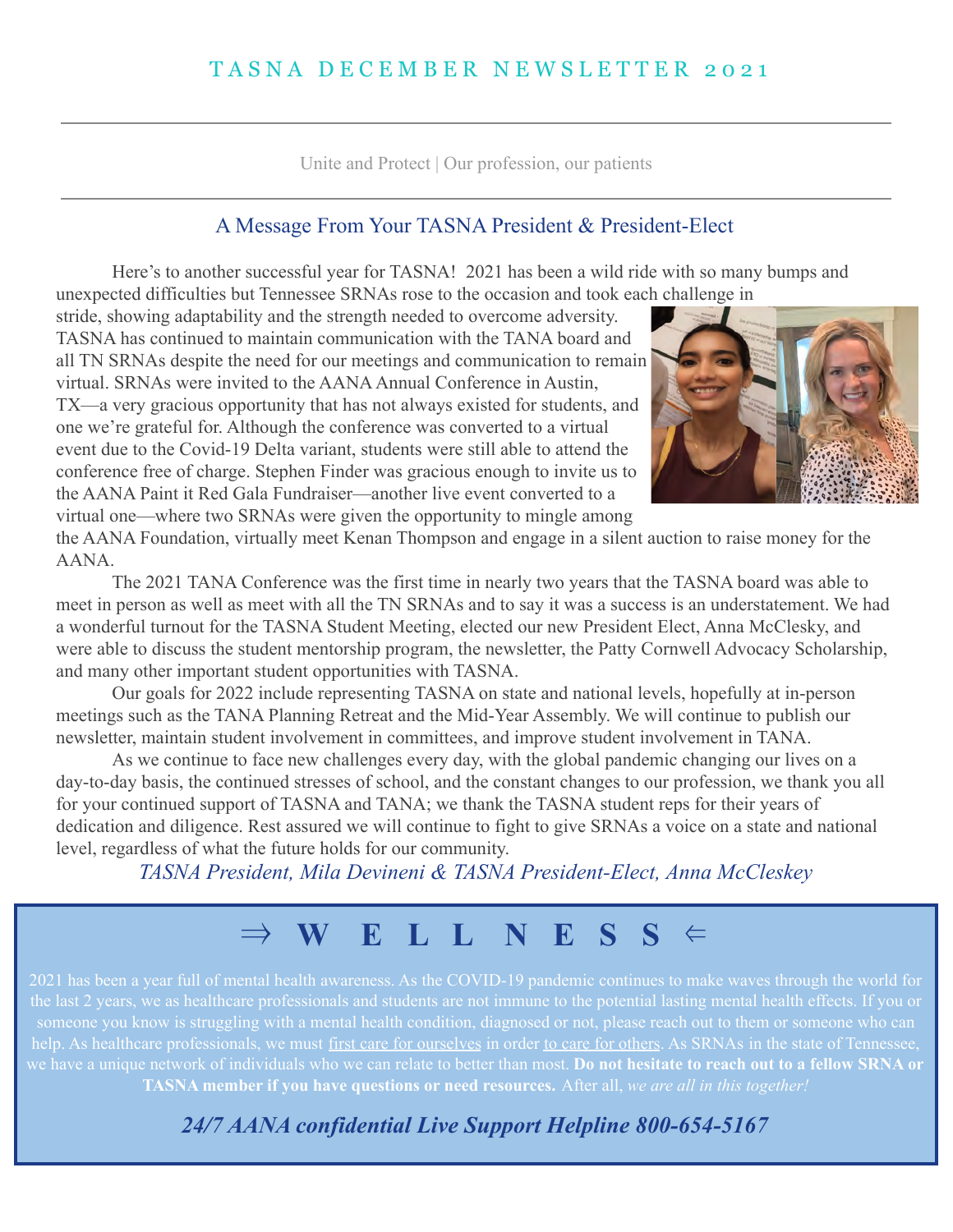## TASNA DECEMBER NEWSLETTER 2021

2021 Student Representatives

Lincoln Memorial University Ryan Bradley Matthew McGuire





Middle Tennessee School of Anesthesia Whitnie Petzholdt Shelby Biggs



The University of Tennessee Chattanooga/Erlanger Health System Kelly Lau Rachel Firestone



The University of Tennessee Knoxville Anna Wong Walker Colorless



The University of Tennessee Health Science Center Memphis Oran Tubre Abbie Banko



Union University Garrett Rhodes Derel Clayton



Virginia Commonwealth University Jessica Smith Gabe Perry